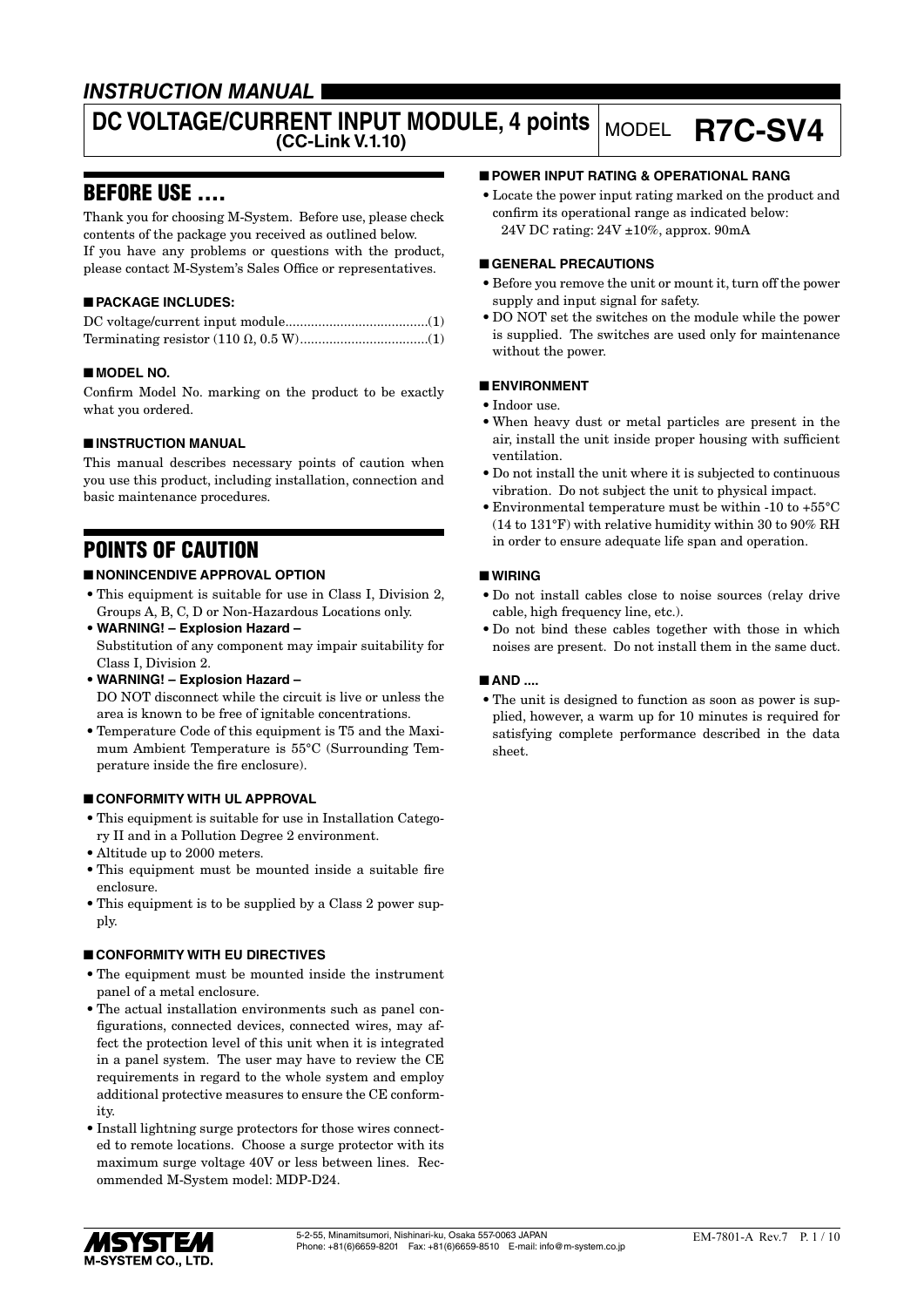# COMPONENT IDENTIFICATION



- (B) Station Address Setting Rotary SW
- (C) Baud Rate Setting Rotary SW
- (D) Operating Mode Setting DIP SW (SW1)
- (E) PC Configurator Jack
- (F) CC-Link, Power Supply Terminals
- (G) Input Terminals
- \*1. Refer to 'Status Indicator LED' section for detailed information.

### ■ **STATUS INDICATOR LED**

| ID         | COLOR <sup>1</sup> | <b>FUNCTION</b>                                           |
|------------|--------------------|-----------------------------------------------------------|
| <b>PWR</b> | Red                | Turns on when the internal 5V is sup-<br>plied normally.  |
| <b>RUN</b> | Red                | Turns on when the refresh data is re-<br>ceived normally. |
| ERR.       | Red                | Turns on when the received data is<br>abnormal.           |
| SD         | Red                | Turns on when the module is transmit-<br>ting.            |
| RD.        | $_{\rm Red}$       | Turns on when the module is receiving.                    |

### ■ **STATION ADDRESS**

Station Address is selected between 1 and 64 in decimal. The left switch determines the tenth place digit, while the right switch does the ones place digit of the address.



### ■ **BAUD RATE**

Baud Rate is selected with the rotary switch.



- Baud Rate Setting

#### ■ **OPERATING MODE**

(\*) Factory setting

| • Extension (SW1-1, 1-2) |  |
|--------------------------|--|
|--------------------------|--|

|     |     | $SW1-1$ SW1-2 EXTENSION         |
|-----|-----|---------------------------------|
| OFF | OFF | No extension $(*)$              |
| ON  | OFF | Discrete input, 8 or 16 points  |
| OFF | OΝ  | Discrete output, 8 or 16 points |

|     | SW1-3   SW1-4 | <b>CONVERSION RATE / ACCURACY</b> |
|-----|---------------|-----------------------------------|
| OFF | OFF           | 80 msec. $/ \pm 0.1\%$ (*)        |
| ON  | OFF           | 40 msec. $/ \pm 0.2\%$            |
| OFF | ON            | 20 msec. $/ \pm 0.4\%$            |
| ON  | OΝ            | 10 msec. $/ \pm 0.8\%$            |

#### **• Input range (SW1-5, 1-6, 1-7, 1-8)**

| SW1-5 | SW1-6 | <b>SW1-7</b> | SW1-8     | <b>INPUT RANGE</b>      |
|-------|-------|--------------|-----------|-------------------------|
| OFF   | OFF   | OFF          | OFF       | $-10 - +10V$ DC $(*)$   |
| ON    | OFF   | OFF          | OFF       | $-5 - +5V$ DC           |
| OFF   | ON    | OFF          | OFF       | $-1 - +1V$ DC           |
| ON    | ON    | OFF          | OFF       | $0-10V$ DC              |
| OFF   | OFF   | ON           | OFF       | $0 - 5V$ DC             |
| ON    | OFF   | ON           | OFF       | $1 - 5V$ DC             |
| OFF   | ON    | ON           | OFF       | $0 - 1V$ DC             |
| ON    | ON    | ON           | OFF       | $-0.5 - +0.5V$ DC       |
| ON    | OFF   | OFF          | <b>ON</b> | $-20 - +20mA$ DC        |
| OFF   | ON    | OFF          | ON        | $4-20$ mA DC            |
| ON    | ON    | OFF          | ON        | $0 - 20$ mA DC          |
| ON    | ON    | ON           | ON        | PC Configurator setting |

#### ■ **POWER SUPPLY, CC-LINK TERMINAL ASSIGNMENT**



| NO.            | חו     | <b>FUNCTION, NOTES</b> |
|----------------|--------|------------------------|
|                | DB     | White                  |
| $\overline{2}$ | SLD    | Shield                 |
| 3              | FG     | FG                     |
| 4              | DA     | Blue                   |
| 5              | DG     | Yellow                 |
| 6              | $+24V$ | Power input (24V DC)   |
|                | ov     | Power input (0V)       |

#### ■ **INPUT TERMINAL ASSIGNMENT**

|                 | 10              |    |        | 10<br>c        | 13  |           | 14        | 15 | 16  |                 |   | 18 |  |
|-----------------|-----------------|----|--------|----------------|-----|-----------|-----------|----|-----|-----------------|---|----|--|
|                 | VL <sub>0</sub> | 10 |        | V <sub>1</sub> | м   |           | <b>NC</b> |    | 12  | VL <sub>3</sub> |   | 13 |  |
|                 |                 |    | o<br>w |                |     |           |           |    |     |                 | a |    |  |
| VH <sub>0</sub> |                 |    |        |                | DM1 | <b>NC</b> |           |    | OM2 | VH3             |   |    |  |

| NO.          | ID               | <b>FUNCTION</b>   | NO. | ID              | <b>FUNCTION</b>     |
|--------------|------------------|-------------------|-----|-----------------|---------------------|
| 1            | VH0              | Wide span volt. 0 | 10  | VL <sub>0</sub> | Narrow span volt. 0 |
| $\mathbf{2}$ | COM <sub>0</sub> | Common 0          | 11  | 10              | Current range 0     |
| 3            | VH1              | Wide span volt. 1 | 12  | VL1             | Narrow span volt. 1 |
| 4            | COM <sub>1</sub> | Common 1          | 13  | $_{11}$         | Current range 1     |
| 5            | NC               | No connection     | 14  | NC.             | No connection       |
| 6            | VH2              | Wide span volt. 2 | 15  | VL2             | Narrow span volt. 2 |
| 7            | COM2             | Common 2          | 16  | I <sub>2</sub>  | Current range 2     |
| 8            | VH3              | Wide span volt. 3 | 17  | VL3             | Narrow span volt. 3 |
| 9            | COM <sub>3</sub> | Common 3          | 18  | 13              | Current range 3     |

#### ■ **INPUT RANGE**

- **Wide span**:  $-10 +10V$  DC,  $-5 +5V$  DC,  $0 10V$  DC, 0 – 5V DC, 1 – 5V DC
- **Narrow span**:  $-1 +1V$  DC,  $0 1V$  DC,  $-0.5 +0.5V$  DC
- **Current input**: -20 +20mA DC, 0 20mA DC, 4 – 20mA DC

#### ■ **EXTENSION MODULE**

Combinations with all extension modules are selectable.

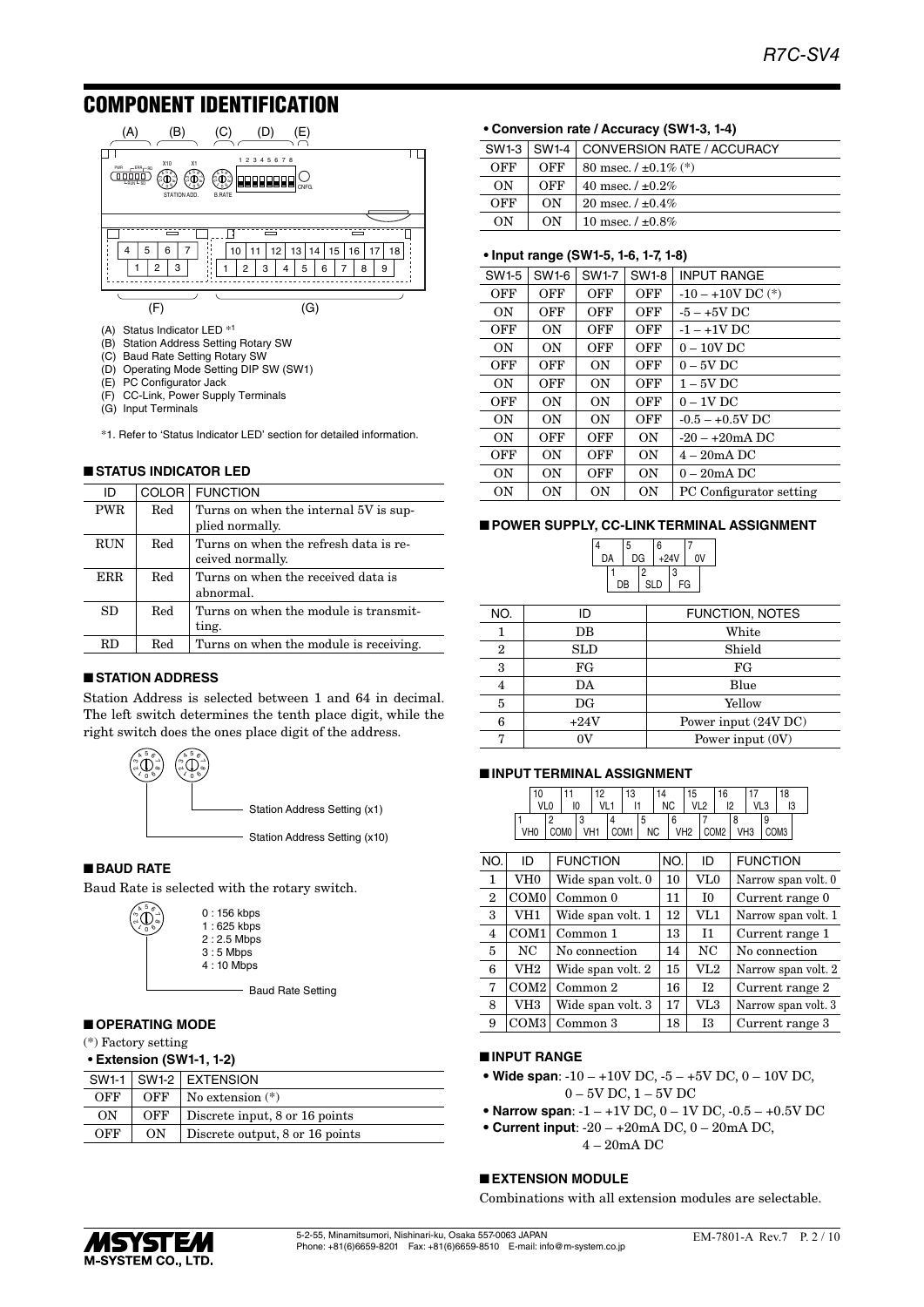#### INDICATOR LED ■ **STATUS INDICATOR LED**

| <b>SIAIUS INDICAIUR LED</b> |            |            |            |            |                                                                                      |
|-----------------------------|------------|------------|------------|------------|--------------------------------------------------------------------------------------|
| <b>PWR</b>                  | <b>RUN</b> | <b>ERR</b> | $SD *1$    | <b>RD</b>  | STATUS <sup>*2</sup>                                                                 |
| <b>ON</b>                   | <b>ON</b>  | BL         | BL         | <b>ON</b>  | Communicates normally with occasional CRC errors due to noise interference.          |
| <b>ON</b>                   | <b>ON</b>  | BL         | BL         | <b>ON</b>  | Communicates normally but the Baud Rate and/or Station Address switches failed.      |
|                             |            |            |            |            | ERR LED blinks approximately in 0.5 seconds intervals.                               |
| 0N                          | ON         | BL         | BL         | OFF        | $---$                                                                                |
| <b>ON</b>                   | ΟN         | BL         | OFF        | ΟN         | CRC error found in the received data. Unable to respond.                             |
| <b>ON</b>                   | <b>ON</b>  | BL         | <b>OFF</b> | OFF        | $---$                                                                                |
| <b>ON</b>                   | ON         | <b>OFF</b> | BL         | <b>ON</b>  | Normal communication                                                                 |
| <b>ON</b>                   | <b>ON</b>  | <b>OFF</b> | BL         | <b>OFF</b> | ----                                                                                 |
| <b>ON</b>                   | 0N         | <b>OFF</b> | <b>OFF</b> | <b>ON</b>  | Unable to receive data addressed to the station.                                     |
| <b>ON</b>                   | <b>ON</b>  | OFF        | <b>OFF</b> | OFF        | $---$                                                                                |
| <b>ON</b>                   | OFF        | BL         | BL         | ON         | Performs the interval-timed responses but CRC error found in receiving the refresh   |
|                             |            |            |            |            | data.                                                                                |
| <b>ON</b>                   | <b>OFF</b> | BL         | BL         | <b>OFF</b> | ----                                                                                 |
| <b>ON</b>                   | <b>OFF</b> | BL         | <b>OFF</b> | ON         | CRC error found in the data addressed to the station.                                |
| <b>ON</b>                   | OFF        | BL         | <b>OFF</b> | <b>OFF</b> | ----                                                                                 |
| 0N                          | <b>OFF</b> | OFF        | BL         | <b>ON</b>  | Link is not started.                                                                 |
| 0N                          | <b>OFF</b> | OFF        | BL         | <b>OFF</b> | ----                                                                                 |
| <b>ON</b>                   | <b>OFF</b> | OFF        | <b>OFF</b> | ON         | No data addressed to the station. Or unable to receive data addressed to the station |
|                             |            |            |            |            | due to noise interference. (Missing parts of the data sent from the master)          |
| <b>ON</b>                   | <b>OFF</b> | OFF        | <b>OFF</b> | <b>OFF</b> | Unable to receive data due to wire breakdown                                         |
| <b>ON</b>                   | <b>OFF</b> | <b>ON</b>  | OFF        | ON/OFF     | Faulty Baud Rate and/or Station Address setting                                      |
| OFF                         | OFF        | <b>OFF</b> | OFF        | OFF        | Power input removed. Or power supply failure.                                        |

 $OFF = OFF$ ,  $ON = ON$ ,  $BL = Blinking$ 

\*1. SD LED may look not blinking but ON with high baud rate and fewer connected modules.

\*2. LEDs indicated with "----" in STATUS rarely occurs in normal operation (LED failure or the like as possible cause).

# PC CONFIGURATOR

With configurator software, settings shown below are available. Refer to the software manual of R7CON for detailed operation.

### ■ **INTERFACE MODULE SETTING**

| PARAMETER             | <b>AVAILABLE RANGE</b> | DEFAULT SETTING |
|-----------------------|------------------------|-----------------|
| Communication Timeout | $0.0 - 3276.7$ (sec.)  | $1.0$ (sec.)    |

### ■ **CHANNEL INDIVIDUAL SETTING**

| <b>PARAMETER</b> | <b>AVAILABLE RANGE</b>                 | DEFAULT SETTING     |
|------------------|----------------------------------------|---------------------|
| Input Range      | $-10$ to $+10$ V DC                    | $-10$ to $+10$ V DC |
|                  | $-5$ to $+5$ V DC                      |                     |
|                  | $-1$ to $+1$ V DC                      |                     |
|                  | $0$ to $10$ V DC                       |                     |
|                  | $0 \text{ to } 5 \text{ V} \text{ DC}$ |                     |
|                  | 1 to 5 V DC                            |                     |
|                  | $0$ to $1$ V DC                        |                     |
|                  | $-0.5$ to $+0.5$ V DC                  |                     |
|                  | $-20$ to $+20$ mA DC                   |                     |
|                  | $0 \text{ to } 20 \text{ mA}$ DC       |                     |
|                  | $4 \text{ to } 20 \text{ mA}$ DC       |                     |
| Zero scale       | $-32000$ to $+32000$                   | $\Omega$            |
| Full scale       | $-32000$ to $+32000$                   | 10000               |
| <b>Bias</b>      | $-320.00$ to $+320.00$                 | 0.00                |
| Gain             | $-3.2000$ to $+3.2000$                 | 1.0000              |

### ■ **EXTENSION MODULE SETTING**

| PARAMETER         | AVAILABLE RANGE | DEFAULT SETTING |
|-------------------|-----------------|-----------------|
| Output Hold/Clear | Output Hold     | Output Hold     |
|                   | Output Clear    |                 |

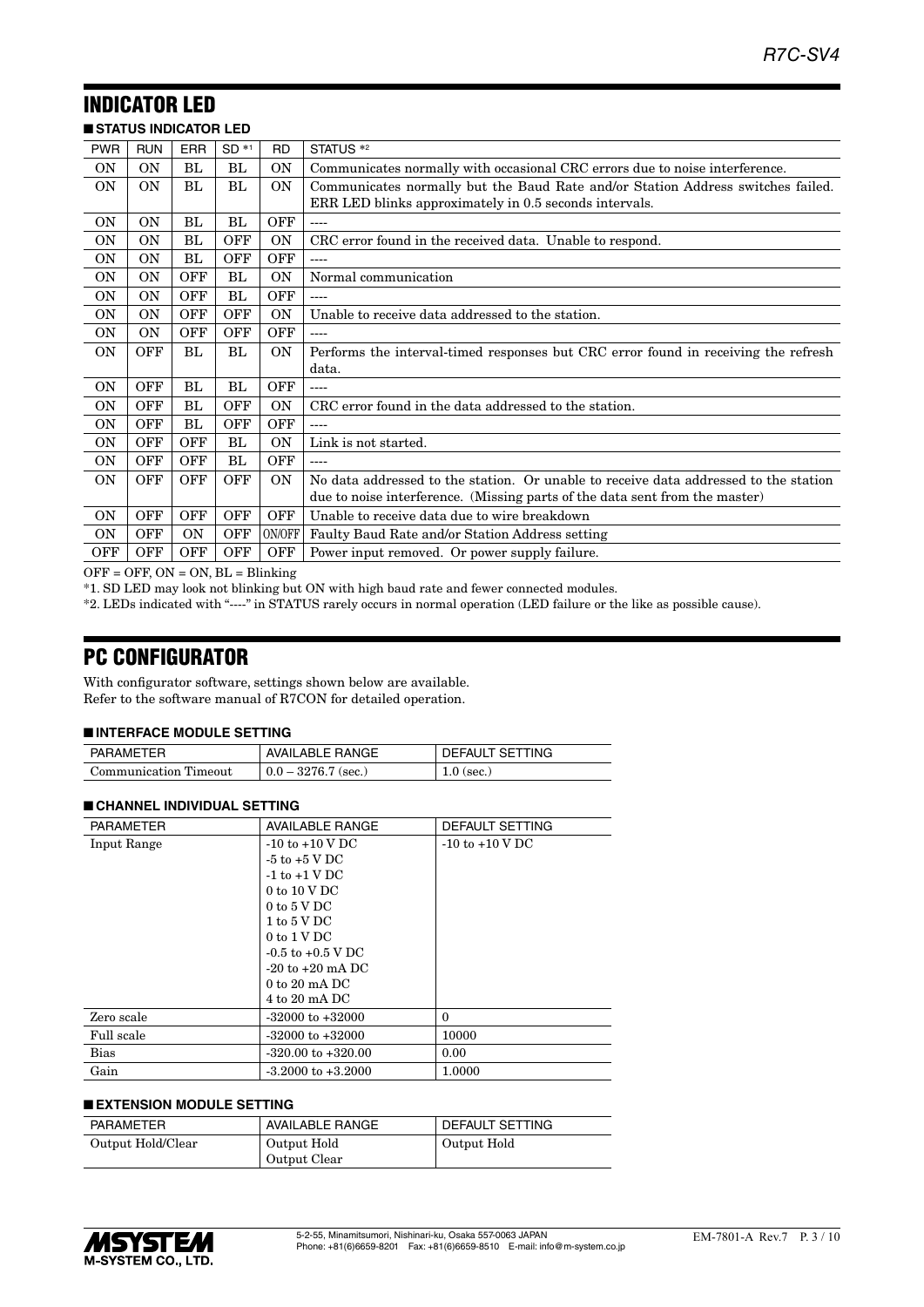4

DA VH0 1

## TERMINAL CONNECTIONS

Connect the unit as in the diagram below.

### ■ **EXTERNAL DIMENSIONS unit: mm (inch)**



### ■ **CONNECTION DIAGRAM**



In order to improve EMC performance, bond the FG terminal to ground.

Caution: FG terminal is NOT a protective conductor terminal.





Be sure to close across VLn and In terminals for a current input.

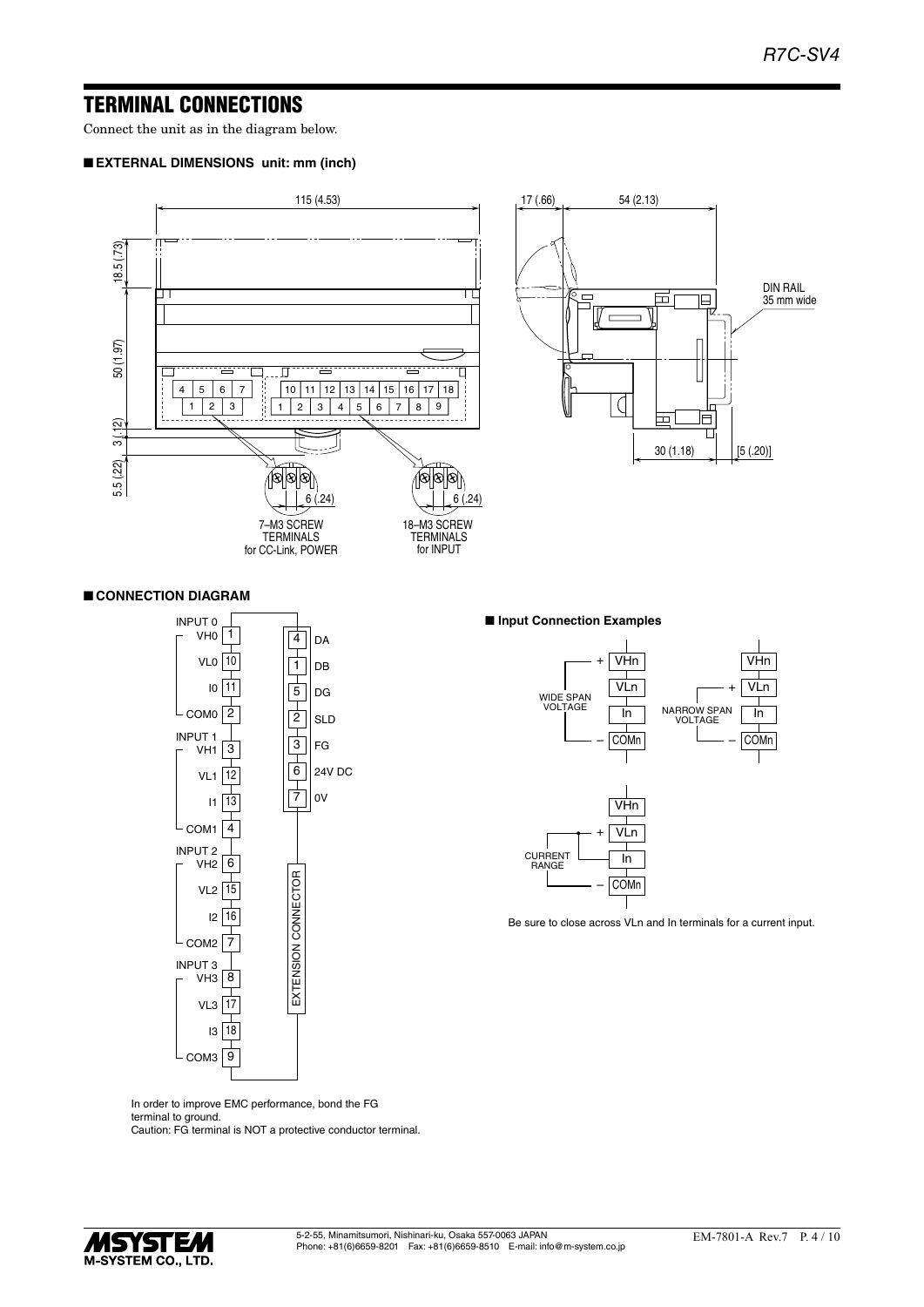# COMMUNICATION CABLE CONNECTIONS



Be sure to connect the terminating resistor included in the product package to the unit at both ends of communication line. The terminator must be connected across DA and DB.

The Master Unit can be located other than at the extreme ends of communication line.

# DATA ALLOCATION

### **ANALOG INPUT**

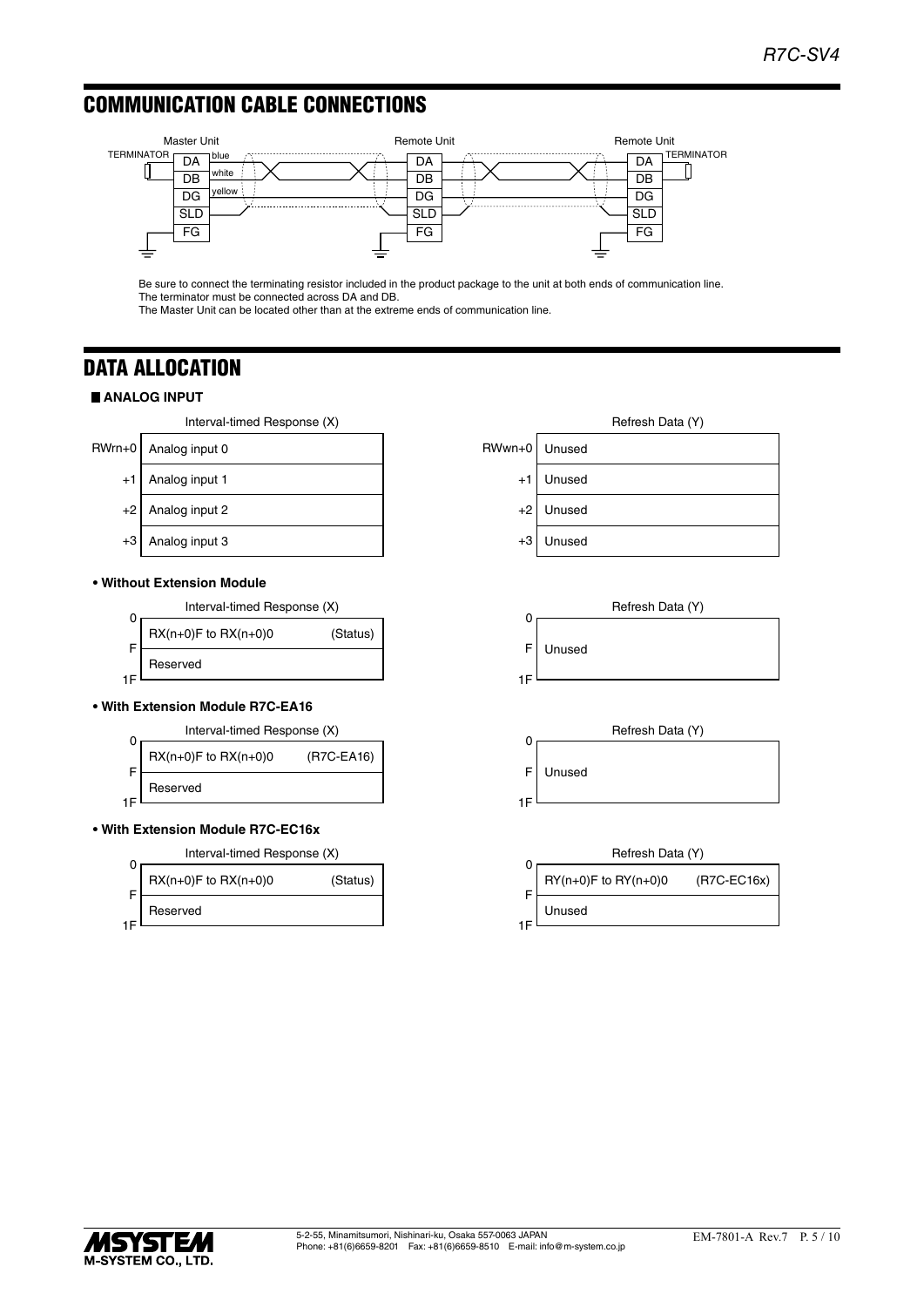# I/O DATA DESCRIPTIONS

### ■ **ANALOG INPUT**



Negative values represented in 2's complements

### ■ **DISCRETE I/O**



#### ■ **STATUS**

Analog input module without extension module can show input status of each channel.



# WIRING INSTRUCTIONS

#### ■ **SCREW TERMINAL**

Torque: 0.5 N·m

#### ■ **SOLDERLESS TERMINAL**

Refer to the drawing below for recommended ring tongue terminal size. Spade tongue type is also applicable. Applicable wire size: 0.25 to 1.65 mm<sup>2</sup> (AWG 22 to 16) Recommended manufacturer: Japan Solderless Terminal MFG. Co., Ltd, Nichifu Co., Ltd



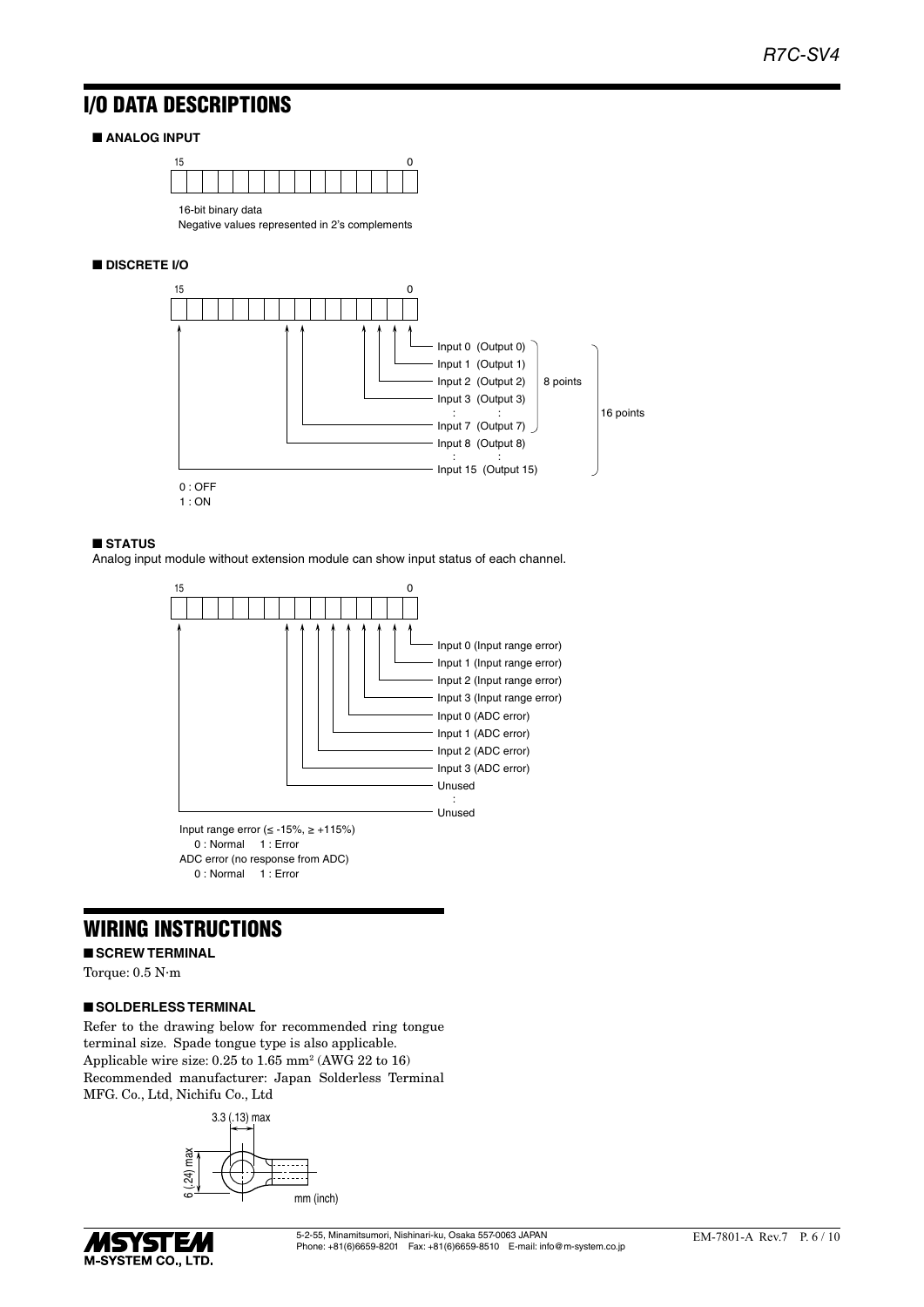# CONFORMITY WITH CE MARKING

### ■ **CE MARKING**

CE marking requires to integrate safety regulations existed in each country in EU territory and to secure smooth distribution of products of which safety is guaranteed. It is mandatory by law that products distributed and sold in EU territory to have CE mark which shows that the product conforms with the requirements of EU Directive. Each EU Directive describes the scope of apparatuses to which that EU Directive is applied. M-System's R7C must conform with EMC Directive.

Each Directive states only basic requirements. In order to mark the CE on an assembled machinery equipment, its manufacturer needs to check the overall conformity with Directives applicable to it.

### ■ **WARNINGS AND CAUTIONS WHEN INSTALLING THE R7C**

The R7C needs to be installed in a control panel. This is effective not only to ensure general safety but also to contain noise emissions by the R7C inside the control panel. We conduct a series of testing to see that the product conforms to EMC Directive while it is installed in the control panel.

Warning and cautions when installing R7C are stated below.

- Use control panels with an internal panel plate, both made of metal, when installing the R7C.
- Make sure to adequately ground the control panel and the internal panel plate with a thick cable to maintain low impedance at high frequency.
- Use shielded cables for the signals taken out of the control panel.
- Choose a thick and short cable to ground the FG terminal of the R7C module to the internal panel plate of the control panel. Note: If electromagnetic radiation disturbance increases by grounding the FG terminal, remove the grounding.
- When painting the internal plate of the control panel, apply masking to expose metal surface to secure conductivity at the sections where the following parts are attached:
	- Bolts attaching the internal panel to the control panel
	- Ground for the FG of the R7C module
	- Earth clamp on the shielded cable
- Noise emissions inside the control panel might leak through its openings. Design them as small as possible. Recommended diameter is 10 cm or less.

### **Supplement:**

Additional measures may be taken depending upon actual installation sites. These points of cautions are illustrated in the next page.

- Prevent noise leakage by wrapping cables using shield covers, shield tubes and flexible conduits etc. if noise leaks through the cable outlet.
- Use an electromagnetic shield gasket and block up the gap between the control panel cabinet and its cover, if noise leaks through it.
- Connecting the internal panel plate and the cover of the control panel to the main cabinet using an earth strap may be effective to strengthen the grounding.
- Electromagnetically shielded control panel cabinet is effective for shielding.

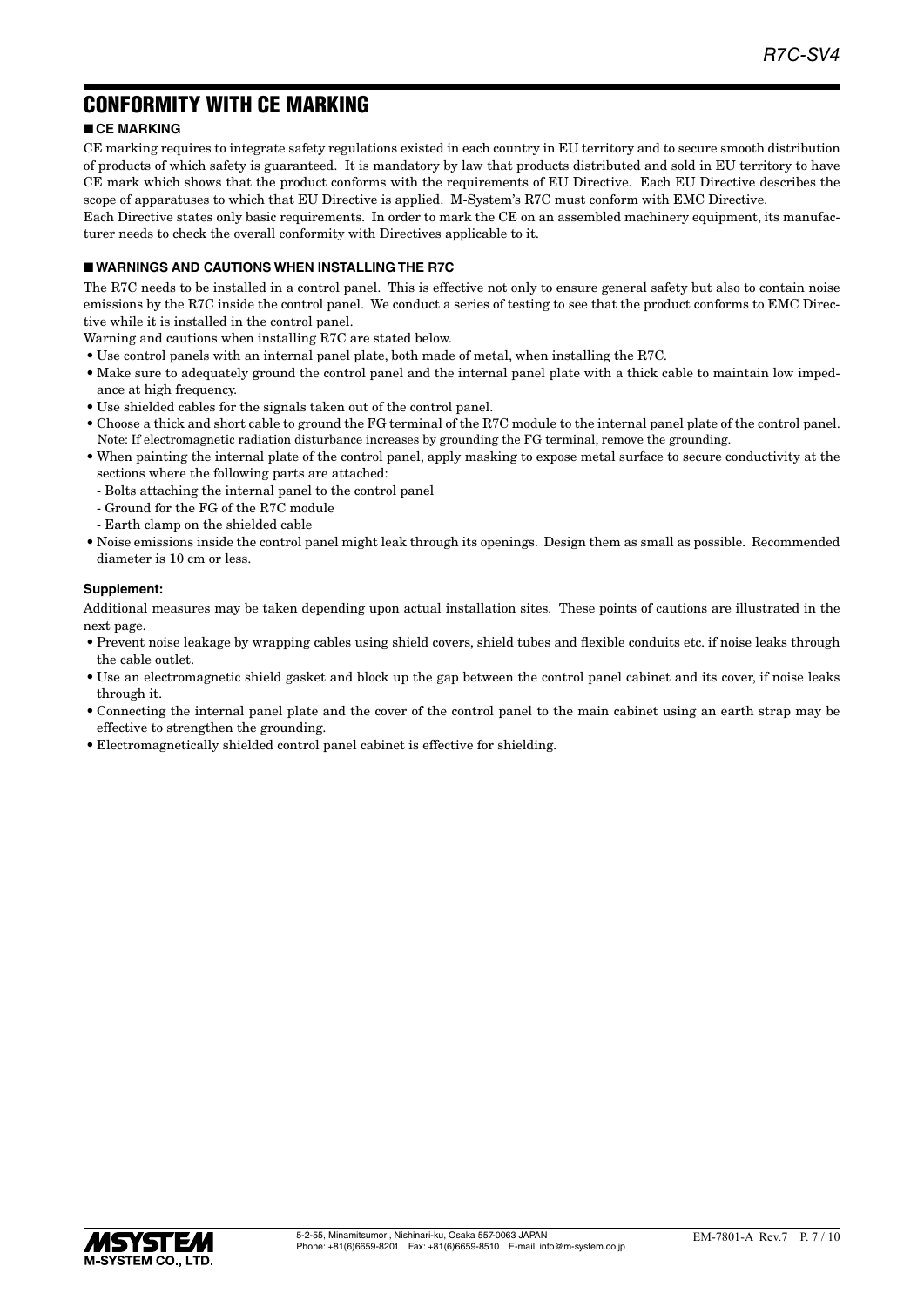**• Points of cautions applicable when installing the R7C Series**



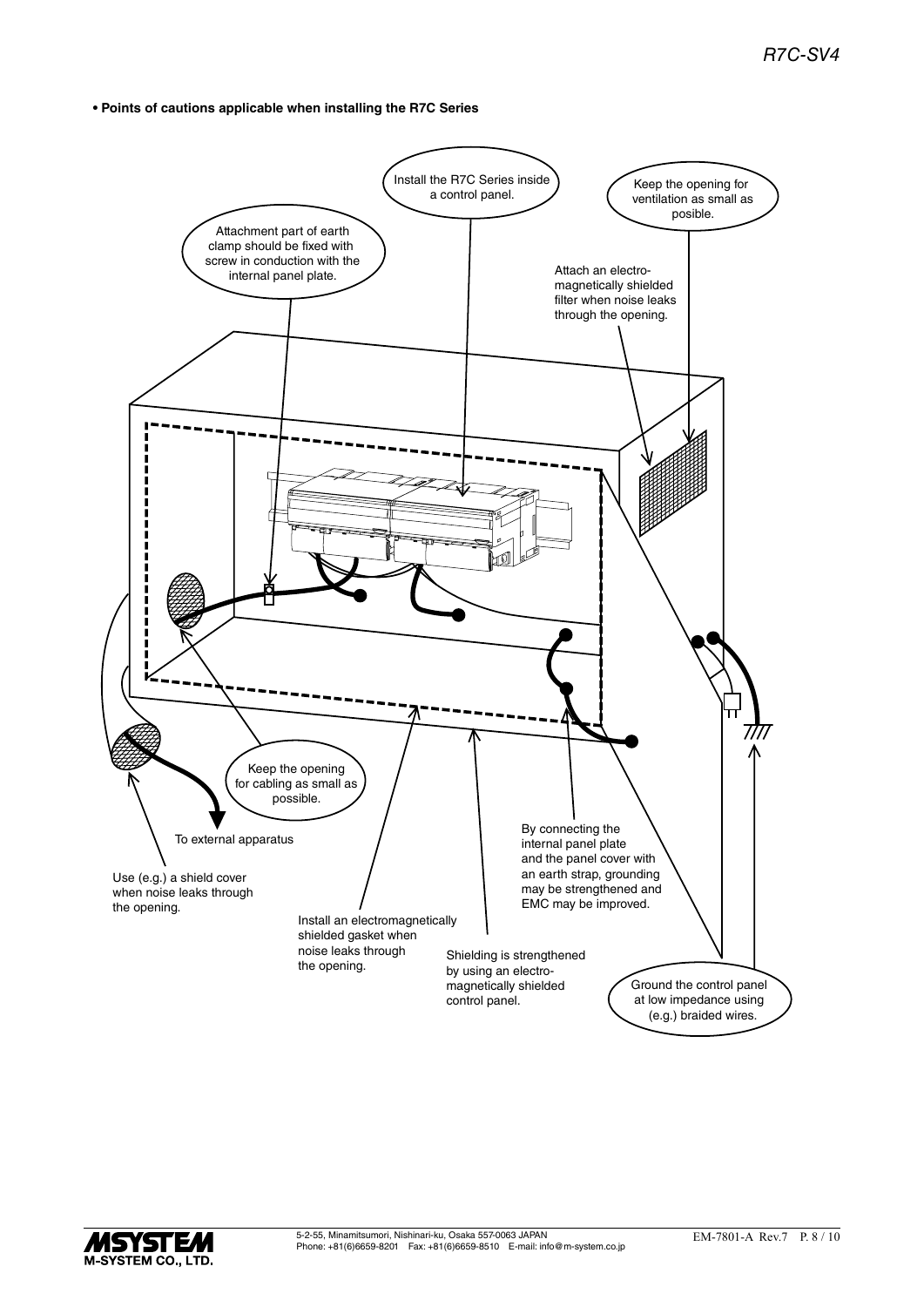### ■ **WARNINGS AND CAUTIONS WHEN LAYING CABLES**

Signal cables connected to the R7C contain high-frequency components. Since these cables has the same effect as an antenna, they emit these high-frequency components to the external space as noise or overlaps noise from the external space on themselves.

Cables with shielding should be used for the signal line due to the above reason.

EMC conformance test is conducted in the condition that shielded cables and earth clamps are used with the R7C.

- Warning and cautions when laying cables are stated below. These points of cautions are illustrated in the next page.
- Use shielded cables for those signal cables installed out of the control panel and for thermocouple and RTD extension wires.
- All the network cables connected to R7C should be shielded.
- Use exclusively designed cables for the CC-Link.
- Expose the shield at a part of the cable cover, clip it with an earth clamp, and ground it to the internal panel of the control panel. A drain wire connected to the panel in a pig-tail form cannot maintain low impedance against high-frequency noise, thus grounding (noise shielding) in this form will not be effective.

#### **Supplement:**

Additional measures may be taken depending upon actual installation sites. These points of cautions are illustrated in the next page.

- Keep cables as short as possible. It prevents noise emissions from the cables and noise overlapping to the cables.
- Attach a ferrite core to reduce noise impact to the signal cables susceptible to the noise. Ferrite core can be attached close to the cable outlet of the control panel or close to the I/O terminal or connector, whichever is more effective. Also, the impact might be reduced by winding the cable around the ferrite core for extra turns or attaching multiple ferrite cores.
- Keep cables which are easily affected by noise away from those which can be a noise source.



In the following are examples of effective ways to lay cables separately:

- Keeping physical distance (farther than 20 cm from motor drive cables, farther than 10 cm for other groups).
- Dividing off by a grounded metal plate
- Grouping into separate grounded metal pipes or cable shields.

Wires on each side of a filter should not be too close to each other. Noise could ride onto the other side of cable. Extra attention needs to be paid at the following parts.

- Noise filter that is enclosed in power cables.
- Ferrite core that is attached to signal cables.
- Noise limiting circuit (surge quenching circuit, transient absorber circuit, etc.) that is enclosed in signal cables.